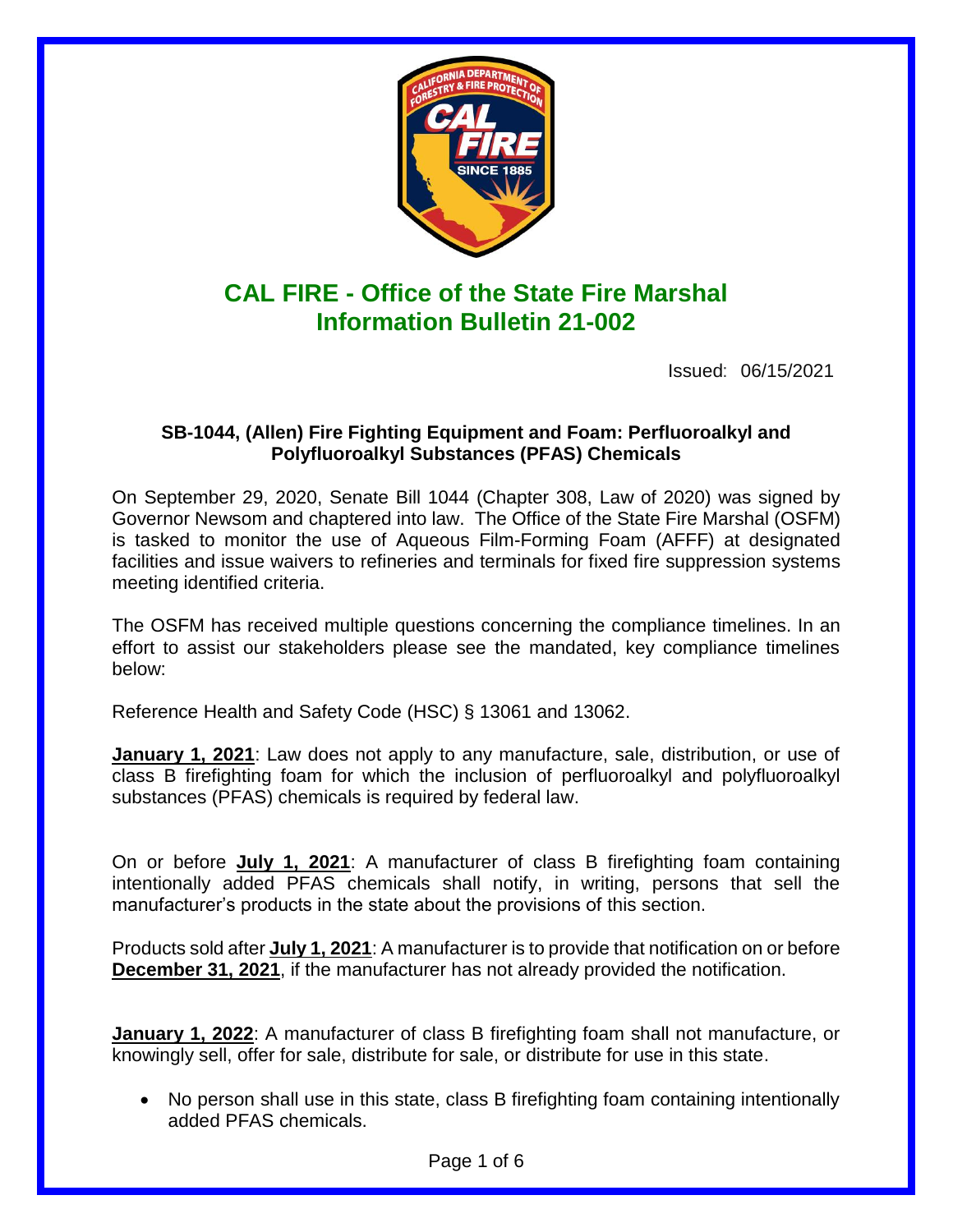• If a federal requirement to include PFAS chemicals in class B firefighting foam is revoked, the law shall not apply for one year after the requirement is revoked.

**January 1, 2022**: The operator of a terminal or an oil refinery that meets the above criteria shall disclose this information to the State Fire Marshal on or before this date. If, after providing this information to the State Fire Marshal, the operator of a terminal or an oil refinery intends to transition a facility to PFAS-free firefighting foam, the operator is to inform the State Fire Marshal no later than 90 days prior to the proposed transition date.

A manufacturer that manufactures, sells, or distributes class B firefighting foam containing intentionally added PFAS chemicals after **January 1, 2021**, is to recall the product by **March 1, 2022**, and is to reimburse the retailer or any other purchaser for the product. A recall of the product shall include safe transport and storage and documentation of the amount and storage location of the PFAS-containing firefighting foam, until the California Environmental Protection Agency formally identifies a safe disposal technology. The manufacturer shall provide this documentation to the Attorney General, a city attorney, a county counsel, or a district attorney upon request.

**January 1, 2022**, a person shall not discharge or otherwise use for training purposes class B firefighting foam that contains intentionally added PFAS chemicals

**January 1, 2024**: The law does not apply to any part of a facility that does both of the following:

- Uses a fixed foam fire suppression system for class B fires.
- Has in place a system designed for 110 percent containment of any expected discharge volume.

**March 1, 2024**: A manufacturer that manufactures, sells, or distributes class B firefighting foam containing intentionally added PFAS chemicals is to recall the product. A recall of the product is to include safe transport and storage and documentation of the amount and storage location of the PFAS-containing firefighting foam, until the California Environmental Protection Agency formally identifies a safe disposal technology. The manufacturer shall provide this documentation to the Attorney General, a city attorney, a county counsel, or a district attorney upon request.

A person that anticipates applying for a waiver for an oil refinery or terminal shall submit a notice of intent to the State Fire Marshal by **July 1, 2025**, in order to be considered for a waiver beyond **January 1, 2028**.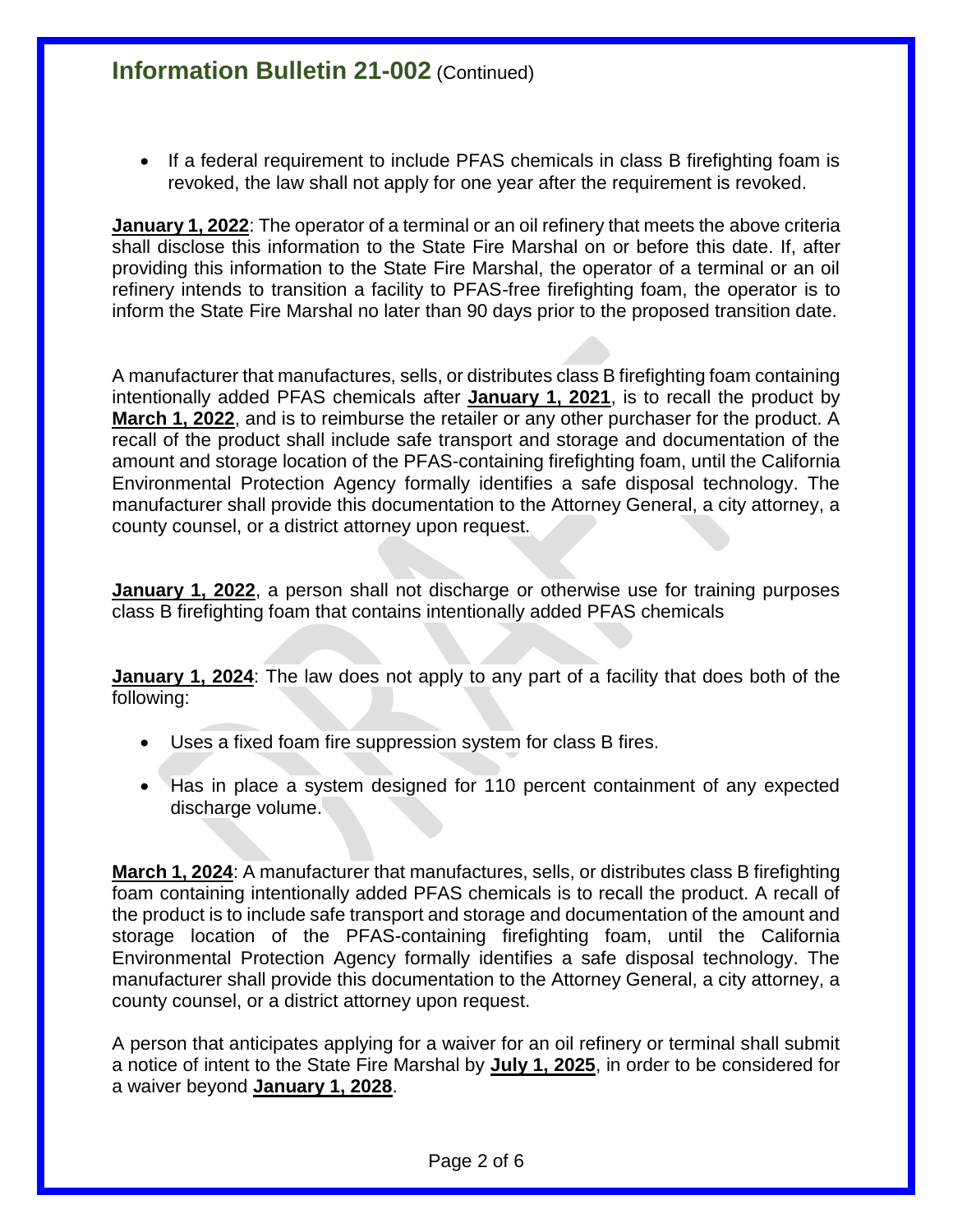**January 1, 2028**: The law does not apply to any manufacture, sale, or distribution of class B firefighting foam to, or to use by, a person at a terminal or an oil refinery, which may include the use of a fixed foam fire suppression system, for either of the following uses:

- For use on a storage tank for combustible or flammable liquids with a surface area of 120 square meters or greater.
- For use for fire suppression on a fuel-in-depth pool.

**January 1, 2028**: A person who operates a terminal or oil refinery may apply to the State Fire Marshal for a waiver to extend the exemption beyond this date.

The State Fire Marshal may grant a waiver for a specific use if the applicant provides all of the following:

- Clear and convincing evidence that there is no commercially available replacement that does not contain intentionally added PFAS chemicals and that is capable of suppressing fire for that specific use.
- Information on the amount of firefighting foam containing intentionally added PFAS chemicals stored, used, or released onsite on an annual basis.
- A detailed plan, with timelines, for the operator of the terminal or oil refinery to transition to firefighting foam that does not contain intentionally added PFAS chemicals for that specific use.
- A plan for meeting the requirements of the law.

The State Fire Marshal is to provide an applicant the opportunity to correct deficiencies in the initial submission in relation.

The State Fire Marshal shall not grant a waiver under this law for a specific use if any other oil refinery or terminal is known to have transitioned to commercially available class B firefighting foam that does not contain intentionally added PFAS chemicals for that specific use.

 The applicant may provide evidence as to why this subparagraph is inapplicable, including evidence that the specific use is different. In making a decision on a waiver, the State Fire Marshal shall consider both information provided by the applicant and information provided through public comment.

**January 1, 2032**: All waivers shall expire.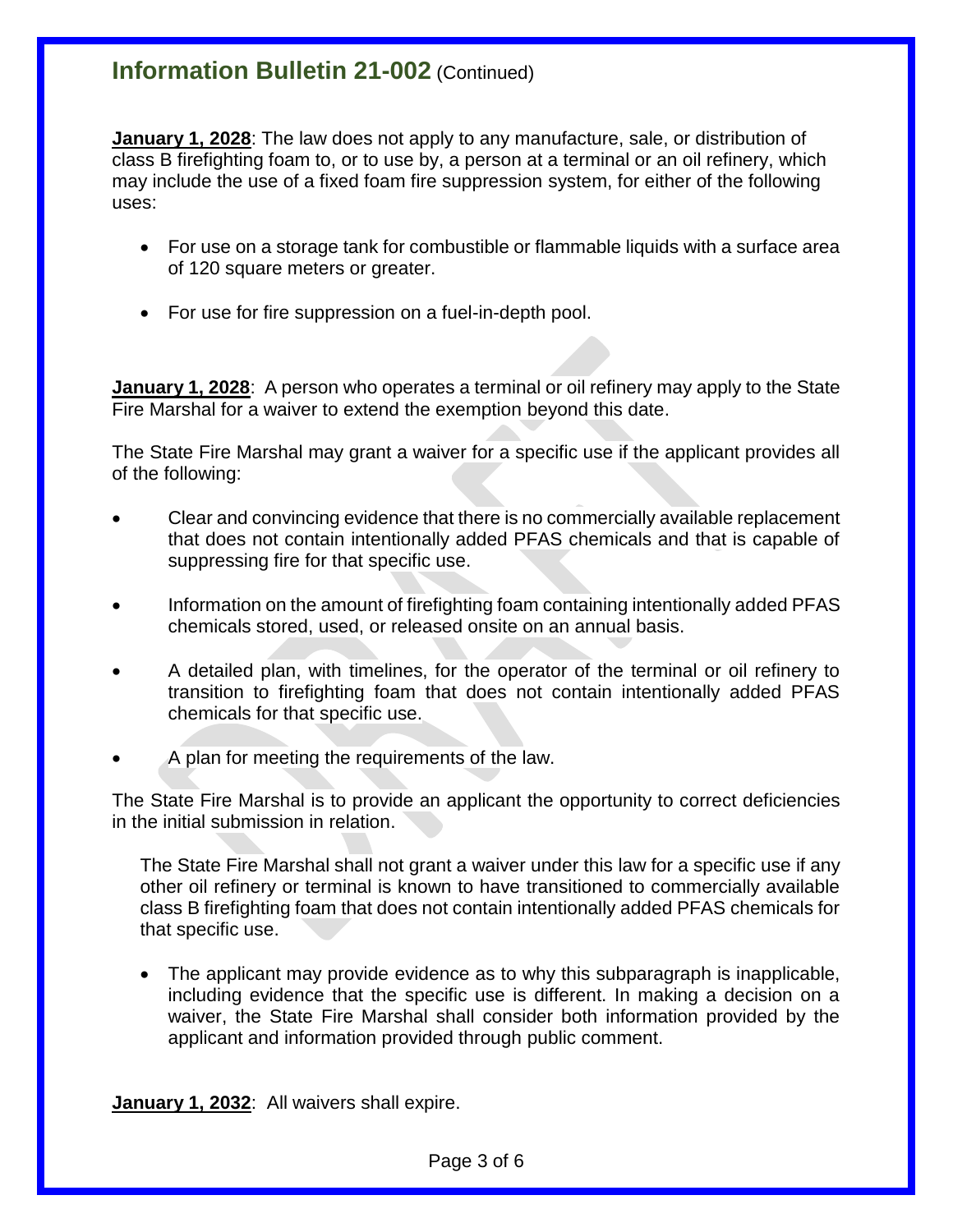- The term of a waiver shall not exceed two years. A waiver may be extended for one additional consecutive term.
- The State Fire Marshal shall ensure there is an opportunity for public comment during the waiver process.
- An oil refinery or terminal that has received a waiver may provide and use class B firefighting foam containing intentionally added PFAS chemicals in the form of mutual aid to another oil refinery or terminal at the request of authorities only if the other oil refinery or terminal also has a waiver.
- The State Fire Marshal shall notify the waiver applicant of a decision within one year of the waiver submission date.

### **Class B Fire Foam with Added PFAS Usage Reporting required by statute:**

A person that uses class B firefighting foam containing intentionally added PFAS chemicals shall report the use of the foam to the State Fire Marshal within five business days of the use.

• Including the identity of the foam, the quantity used, the total PFAS concentration, the application for which the foam was used, and the duration of the fire.

A person that uses class B firefighting foam containing intentionally added PFAS chemicals shall do all of the following:

- Allow no release directly to the environment, such as to unsealed ground, soakage pits, waterways, or uncontrolled drains.
- Fully contain all releases onsite.
- Implement containment measures such as bunds and ponds that are controlled, impervious to PFAS chemicals, and do not allow firewater, wastewater, runoff, and other wastes to be released to the environment, such as to soils, groundwater, waterways, or stormwater.
- Dispose of all firewater, wastewater, runoff, and other wastes in a way that prevents releases to the environment.
- If there is a release to the environment, report the identity of the foam, the quantity used, the total PFAS concentration, and the form of any waste that contains PFAS chemicals that is released into the environment to the State Fire Marshal within five business days of the release.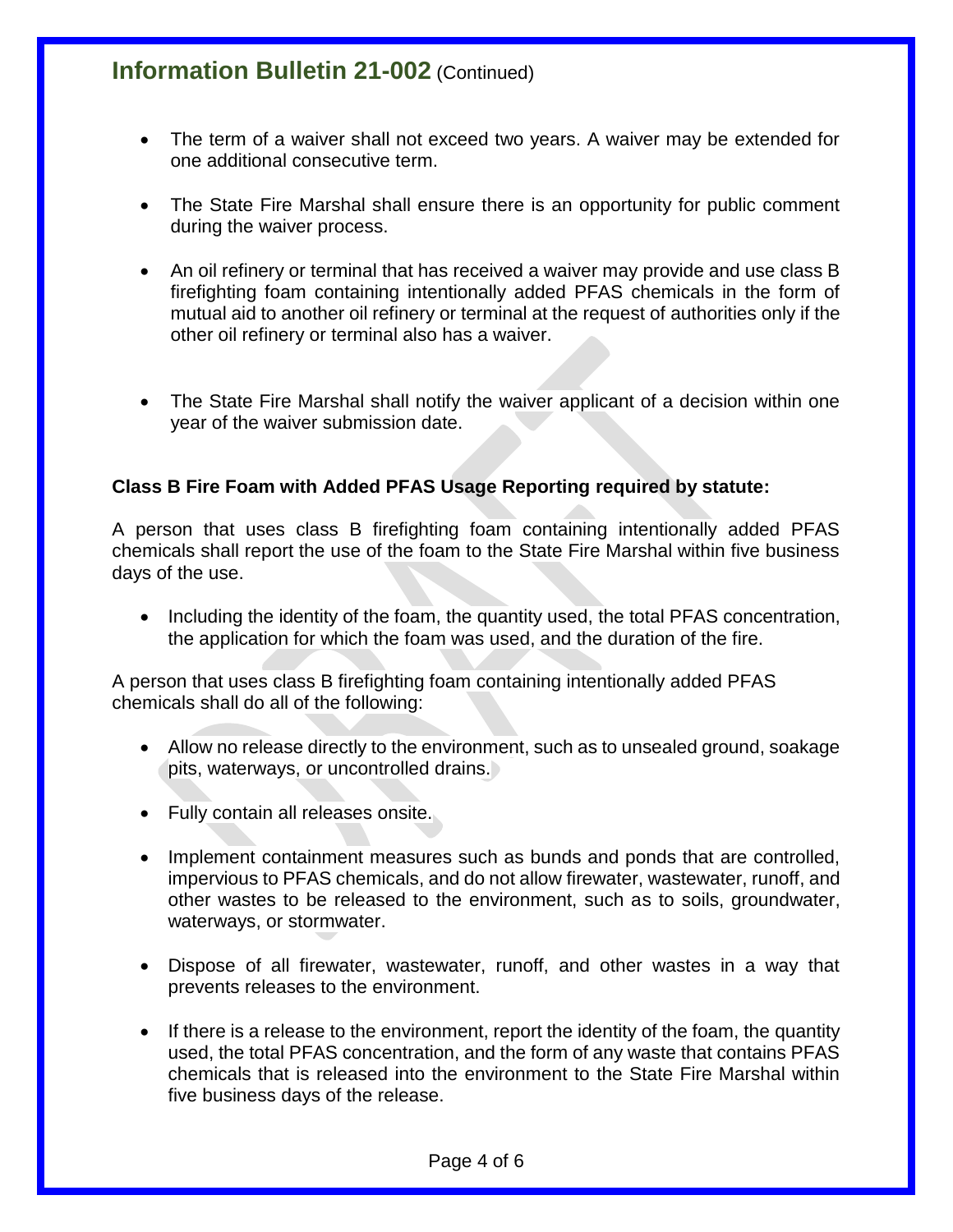Document the measures undertaken pursuant to this subparagraph. In investigating compliance with this subparagraph, the Attorney General, a city attorney, a county counsel, or a district attorney may request the documentation. A person that operates an oil refinery or terminal shall provide the documents upon this request.

### **Please see "Today's Law As Amended" for additional information**: [Click Here](https://leginfo.legislature.ca.gov/faces/billCompareClient.xhtml?bill_id=201920200SB1044&showamends=false)

This law removes the ability to use AFFF with added Perfluorooctane Sulfonate (PFOS) within the state without specific exemptions. This affects Fire Departments, industries, and citizens throughout the state. The OSFM understands the effects this may have and has gathered some industry practices to assist in the determination of what process to follow to be compliant with the law.

#### **Affected fire systems / facilities for retrofit industry best practices**

- o Entire system should be drained of non-compliant AFFF
- o Refer to local city and county ordinances for hazardous waste handling
- o Recommend the system be washed/flushed
- o The system and tank should be dried
- o No residual standing liquid materials should remain in the system
- o Non-compliant material should be contained in appropriate containers and maintained to contain spillage according to regulation (refer to local/state ordinances/law)
- o Non-compliant AFFF should be treated as hazardous waste

#### **AFFF Disposal**

- o California does not have disposal sites for this material
- o Industry standard thermal destruction for final disposition
- o Use of industry best practices for disposal/destruction
- $\circ$  Non-compliant AFFF shall not be discharged to a public water treatment system, Department of Toxic Substances (DTSC)
- o Hazardous waste removal companies can remove this material and arrange for destruction outside of California

#### **Reference Documents**

- o [Air Force Public Affairs AFFF FAQ replacement and containment.pdf](https://www.afcec.af.mil/Portals/17/documents/Environment/AFFF%20FAQ%20replacement%20and%20containment.pdf?ver=2017-04-14-154056-060)
- o [https://www.epa.gov/ground-water-and-drinking-water/drinking-water-health](https://www.epa.gov/ground-water-and-drinking-water/drinking-water-health-advisories-pfoa-and-pfos)[advisories-pfoa-and-pfos](https://www.epa.gov/ground-water-and-drinking-water/drinking-water-health-advisories-pfoa-and-pfos)
- o National Fire Protection Association (NFPA) 11 Standard for Low, Medium-, and High-Expansion Foam, 2016
- o [Fire Fighting Foam Coalition](https://docs.wixstatic.com/ugd/331cad_188bf72c523c46adac082278ac019a7b.pdf)